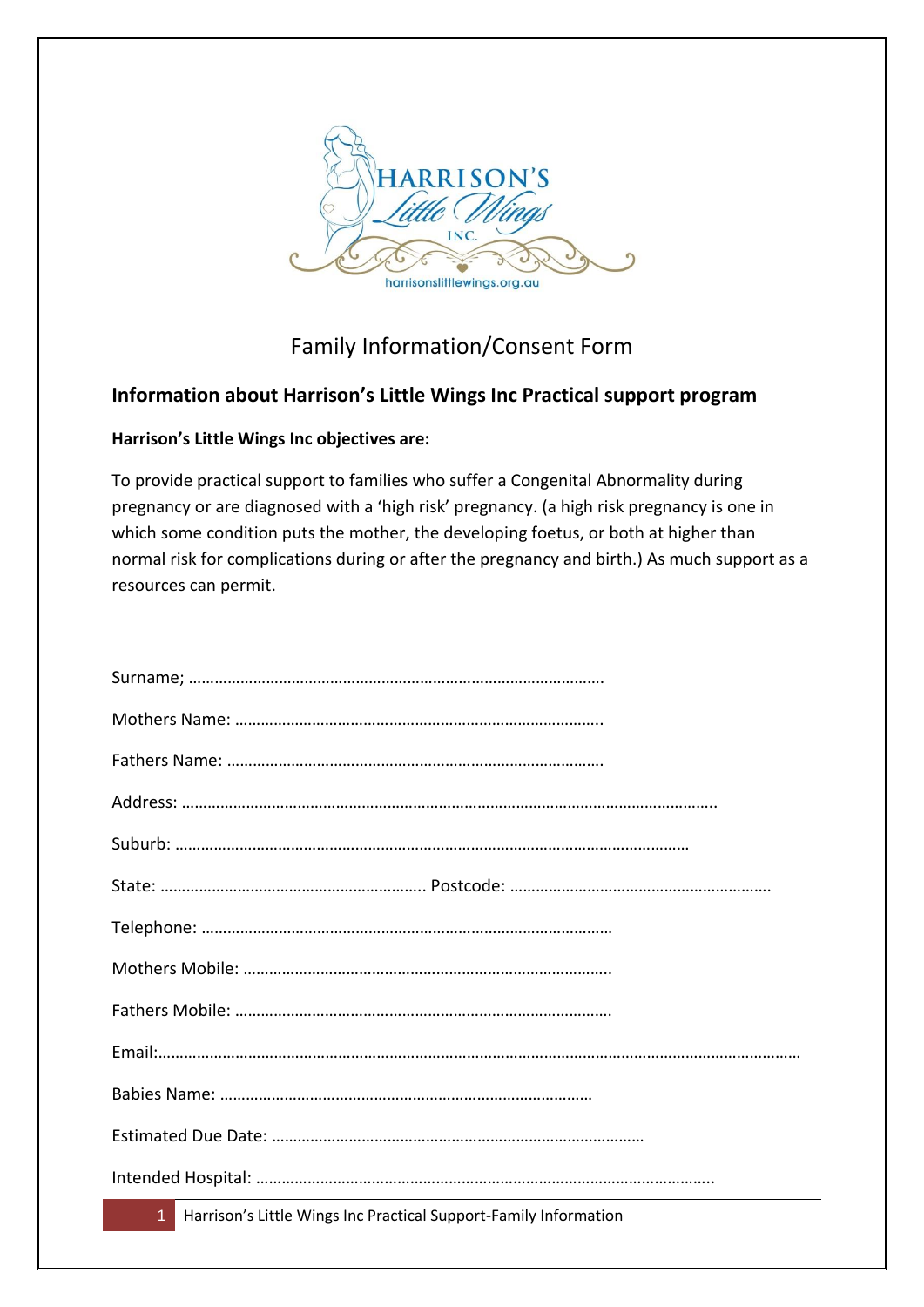| <b>Other Siblings:</b>                          |  |  |
|-------------------------------------------------|--|--|
|                                                 |  |  |
|                                                 |  |  |
|                                                 |  |  |
|                                                 |  |  |
| <b>Practical Support Consultation-Stage One</b> |  |  |
| What support are you requiring?                 |  |  |
| Vleals                                          |  |  |

- $\bigcirc$  Babysitters
- ⃝Cleaning
- ⃝Yard Maintenance
- ⃝Counselling
- Memory Keeping
- ⃝Other:

……………………………………………………………………………………………………………………………………………… ……………………………………………………………………………………………………………………………………………..

# **Religion if Applicable**

| Do you give us permission to contact this person if required? $\bigcap$ Yes<br>$($ )No                                                                          |
|-----------------------------------------------------------------------------------------------------------------------------------------------------------------|
| If you do not have a chosen church representative/Pastor would you like us to contact a<br>person within your religious denomination $\bigcap$ Yes $\bigcap$ No |
| Harrison's Little Wings Inc is not affiliated with any religious domination this is a Practical Support Service<br>that we offer to our families.               |

2 Harrison's Little Wings Inc Practical Support-Family Information